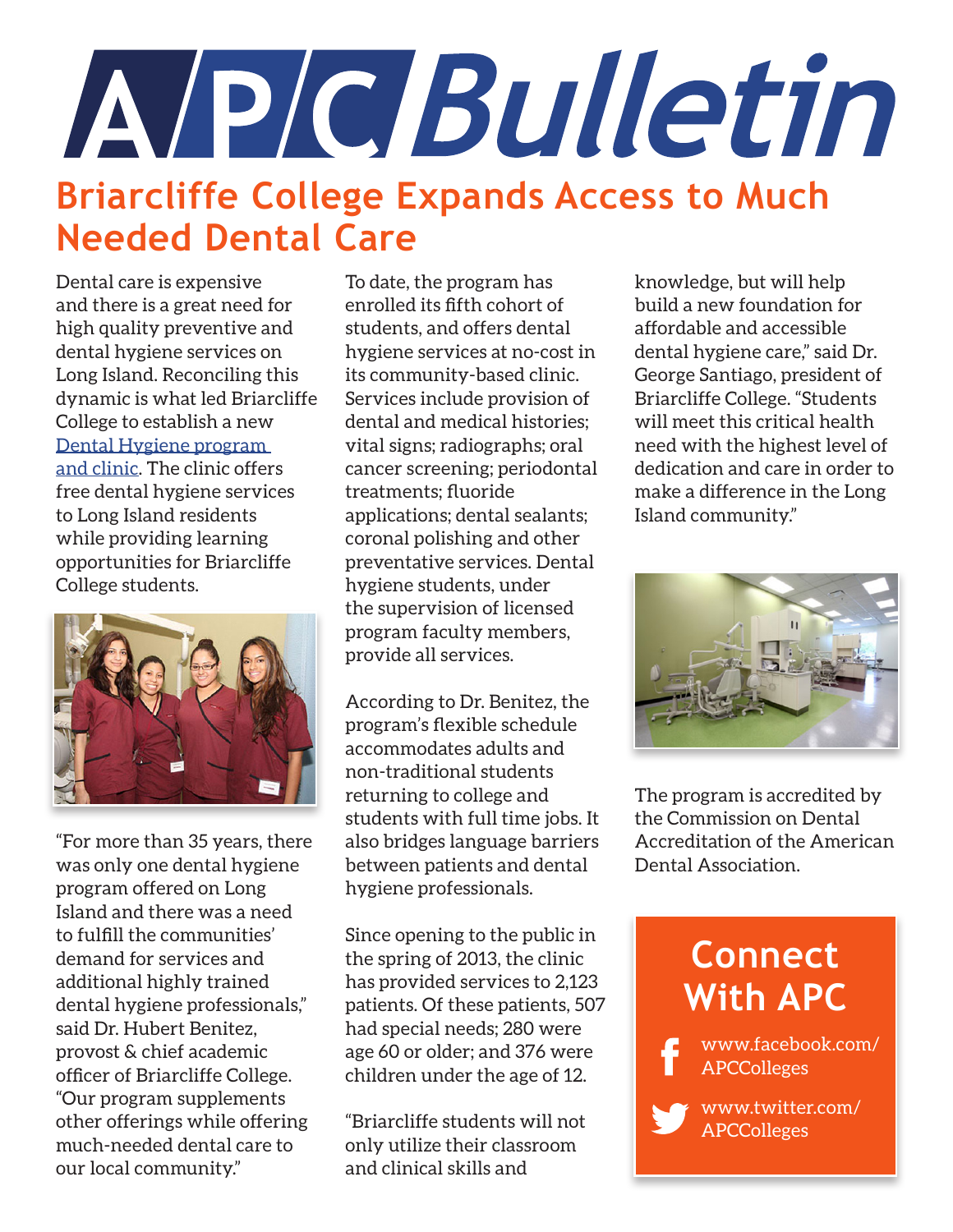### **The College of Westchester's Director of Library Learning Services to Serve on Fulbright Scholar Peer Review Committee**

[The College of Westchester's](http://www.cw.edu) Director of Library Learning Services, Monecia Samuel, has been selected to serve on the Fulbright Scholar Peer Review Committee. For the 2015-2016 cycle, Samuel will review up to 30 Fulbright Scholar applications as one of three members of a Discipline Peer Review Committee for Library Science applications.

Discipline Reviewers work independently through an online review platform, where they read each application and provide comments based on established criteria. "I am frozen with excitement," said Samuel. "Keeping current with advancements made in my area of expertise has always been important to me. Working with other academics and professional s in the field will afford a greater level of understanding."

The Fulbright Scholar Program attracts some 800 U.S. faculty and professionals each year to 140 countries to lecture, teach and conduct research. An equal number of academics and professionals from overseas visit the United States each year under a Fulbright Scholar grant. In addition, the Council for International Exchange of



Scholars, the administrator of the Fulbright Scholar Program, manages a number of shortterm, innovative programs that send an additional 400 scholars from the United States to universities and research institutes abroad. The scholars offer expertise on issues of global interest,

from cutting-edge research to policy, to technical expertise in curriculum development, institutional planning, program assessment, and institutional capacity building.

Fulbright awardees have included students, scholars, teachers and other professionals from various disciplines. [The Fulbright](http://www.cies.org/)  [Program](http://www.cies.org/) is one of the most prestigious awards programs worldwide, operating in more than 155 countries. Fifty-three Fulbright alumni have won Nobel Prizes and 78 have won Pulitzer Prizes.

Located in White Plains, The College of Westchester is a bachelor-degree-granting private college. For more information, call 914-831-0200 or visit<www.cw.edu>.

## **Happy 75th Birthday LIM College!**

If you haven't taken a look at [LIM College's](http://limcollege75.com/) website lately, you should. LIM College is celebrating its 75 year anniversary in style with a special section of the site devoted to the history of fashion. As it takes you throughout the past 75 years of styles and trends in the dynamic business of fashion, you learn how LIM

College morphed into the distinguished institution it is today.

LIM College offers a renowned undergraduate program, as well as master's degrees, and is focused exclusively on the study of business and fashion. This fall, look for LIM College to launch